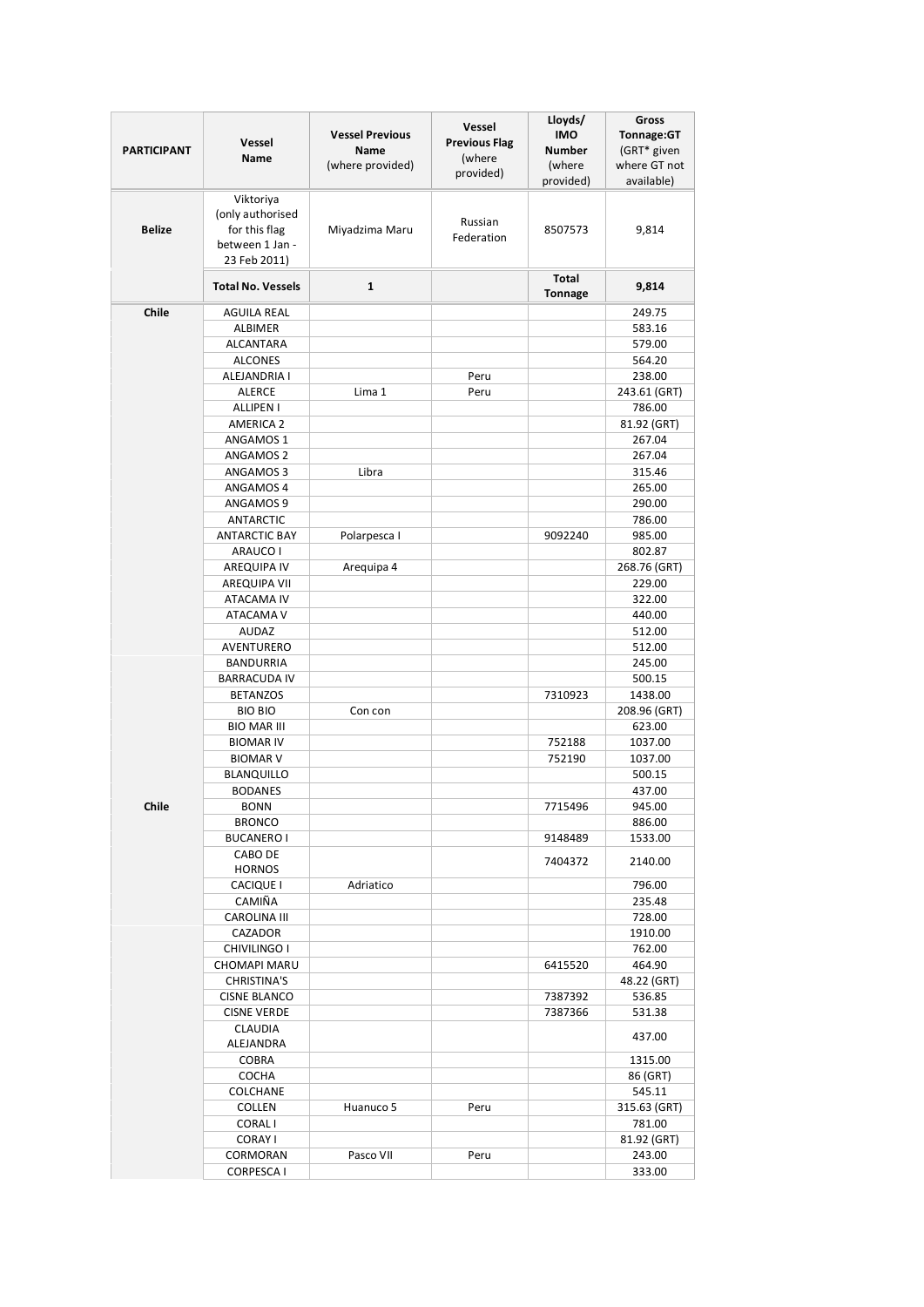|                    | Vessel                                         | <b>Vessel Previous</b>          | Vessel<br><b>Previous Flag</b> | Lloyds/<br><b>IMO</b>   | Gross<br>Tonnage:GT         |
|--------------------|------------------------------------------------|---------------------------------|--------------------------------|-------------------------|-----------------------------|
| <b>PARTICIPANT</b> | Name                                           | <b>Name</b><br>(where provided) | (where                         | <b>Number</b><br>(where | (GRT* given<br>where GT not |
|                    |                                                |                                 | provided)                      | provided)               | available)                  |
|                    | <b>CORSARIO I</b>                              |                                 |                                | 9148477                 | 1533.00                     |
|                    | <b>COSTA GRANDE 1</b>                          |                                 |                                |                         | 348.00                      |
|                    | <b>COSTA GRANDE 2</b>                          | Arequipa 8                      | Peru                           |                         | 241.37 (GRT)                |
|                    | <b>COSTA GRANDE 3</b><br><b>COSTA GRANDE 4</b> |                                 |                                |                         | 232.43<br>232.43            |
|                    | <b>COTE SAINT</b>                              |                                 |                                |                         |                             |
|                    | <b>JACQUES</b>                                 |                                 |                                | 7214519                 | 606.00                      |
|                    | <b>CRISTOBAL</b><br><b>COLON</b>               |                                 |                                |                         | 166.46 (GRT)                |
|                    | <b>CULLINTO</b>                                |                                 |                                |                         | 543.03                      |
|                    | DIEGO RAMIREZ                                  |                                 | <b>NAM</b>                     | 7336460                 | 1758.00                     |
|                    | DON ALFONSO                                    | Chistian í Grótinum             | <b>FRO</b>                     | 9169251                 | 1920.00                     |
|                    | <b>DON ANTONIO</b>                             |                                 |                                |                         | 267.57                      |
|                    | <b>DON BORIS</b>                               |                                 |                                |                         | 1174.00                     |
|                    | DON EDMUNDO<br><b>DON EDMUNDO</b>              |                                 |                                | 9160918                 | 194.06 (GRT)<br>1446.00     |
|                    | DON ENRIQUE                                    |                                 |                                |                         | 254.79                      |
|                    | <b>DON ERNESTO</b>                             |                                 |                                |                         |                             |
|                    | <b>AYALA MAFIL</b>                             |                                 |                                |                         | 324.21                      |
|                    | DON GINO                                       |                                 |                                | 9145487                 | 332.00                      |
| Chile              | DON JULIO                                      |                                 |                                | 9114335                 | 1397.00                     |
|                    | <b>DON MANUEL</b>                              |                                 |                                | 9141560                 | 1315.00                     |
|                    | <b>DON MAURO</b>                               |                                 |                                |                         | 799.80                      |
|                    | <b>DON NORDLUND</b>                            |                                 |                                |                         | 464.70                      |
|                    | <b>DON PETER</b>                               |                                 |                                |                         | 81.92 (GRT)                 |
|                    | DON ROBERTO I                                  |                                 |                                |                         | 910.00                      |
|                    | DON TELESFORO                                  |                                 |                                |                         | 822.00                      |
|                    | <b>DON TITO</b><br>DOÑA ESTELA                 | Loa 10                          |                                |                         | 800.00                      |
|                    | <b>DUQUECO</b>                                 |                                 |                                | 9083809                 | 537.02<br>886.00            |
|                    | ELENA'S                                        |                                 |                                |                         | 48.22 (GRT)                 |
|                    | EPERVA 44                                      |                                 |                                |                         | 194.06 (GRT)                |
|                    | EPERVA 46                                      |                                 |                                |                         | 184.00                      |
|                    | EPERVA 48                                      |                                 |                                |                         | 206.11 (GRT)                |
|                    | EPERVA 49                                      | Tacna 8                         | Peru                           |                         | 225.66 (GRT)                |
|                    | EPERVA 50                                      | Tacna 9                         | Peru                           |                         | 220.82 (GRT)                |
|                    | EPERVA 51                                      | Tacna 10                        | Peru                           |                         | 220.16 (GRT)                |
|                    | EPERVA 52                                      | Tirana                          |                                |                         | 175.28 (GRT)                |
|                    | EPERVA 56                                      |                                 | Peru                           |                         | 216.20                      |
|                    | EPERVA 57                                      |                                 | Peru                           |                         | 235.48                      |
|                    | EPERVA 58<br>EPERVA 60                         |                                 |                                |                         | 201.56<br>201.56            |
|                    | EPERVA 61                                      |                                 |                                |                         | 270.00                      |
|                    | EPERVA 62                                      |                                 |                                |                         | 270.00                      |
|                    | EPERVA 63                                      |                                 |                                |                         | 480.00                      |
|                    | EPERVA 64                                      |                                 |                                |                         | 480.00                      |
|                    | EPERVA 65                                      |                                 |                                |                         | 328.00                      |
|                    | EPERVA 66                                      |                                 |                                |                         | 333.00                      |
|                    | ERIKA                                          |                                 |                                |                         | 1666.00                     |
|                    | <b>ESTURION</b>                                |                                 |                                |                         | 231.94                      |
|                    | <b>FARO DE</b>                                 |                                 |                                | 8610851                 | 752.00                      |
|                    | <b>HERCULES</b><br><b>FOCHE</b>                |                                 |                                |                         | 84.09 (GRT)                 |
|                    | <b>FRANCISCO</b>                               |                                 |                                |                         | 799.80                      |
|                    | <b>FRIOSUR IX</b>                              |                                 |                                | 8011718                 | 930.00                      |
|                    | FRIOSUR VIII                                   |                                 |                                | 8011720                 | 930.00                      |
|                    | <b>FRIOSUR X</b>                               |                                 |                                | 7913529                 | 902.00                      |
|                    | <b>GALLETUE</b>                                |                                 |                                | 8803745                 | 464.70                      |
|                    | GARDAR                                         |                                 |                                |                         | 798.15                      |
|                    | GAVILAN                                        | Lima 4                          | Peru                           |                         | 243.00                      |
| Chile              | <b>GENESIS II</b>                              |                                 |                                |                         | 378.00                      |
|                    | GENOVEVA                                       |                                 |                                |                         | 154.44                      |
|                    | <b>GLOBALPESCA I</b>                           |                                 |                                | 9262376                 | 878.00                      |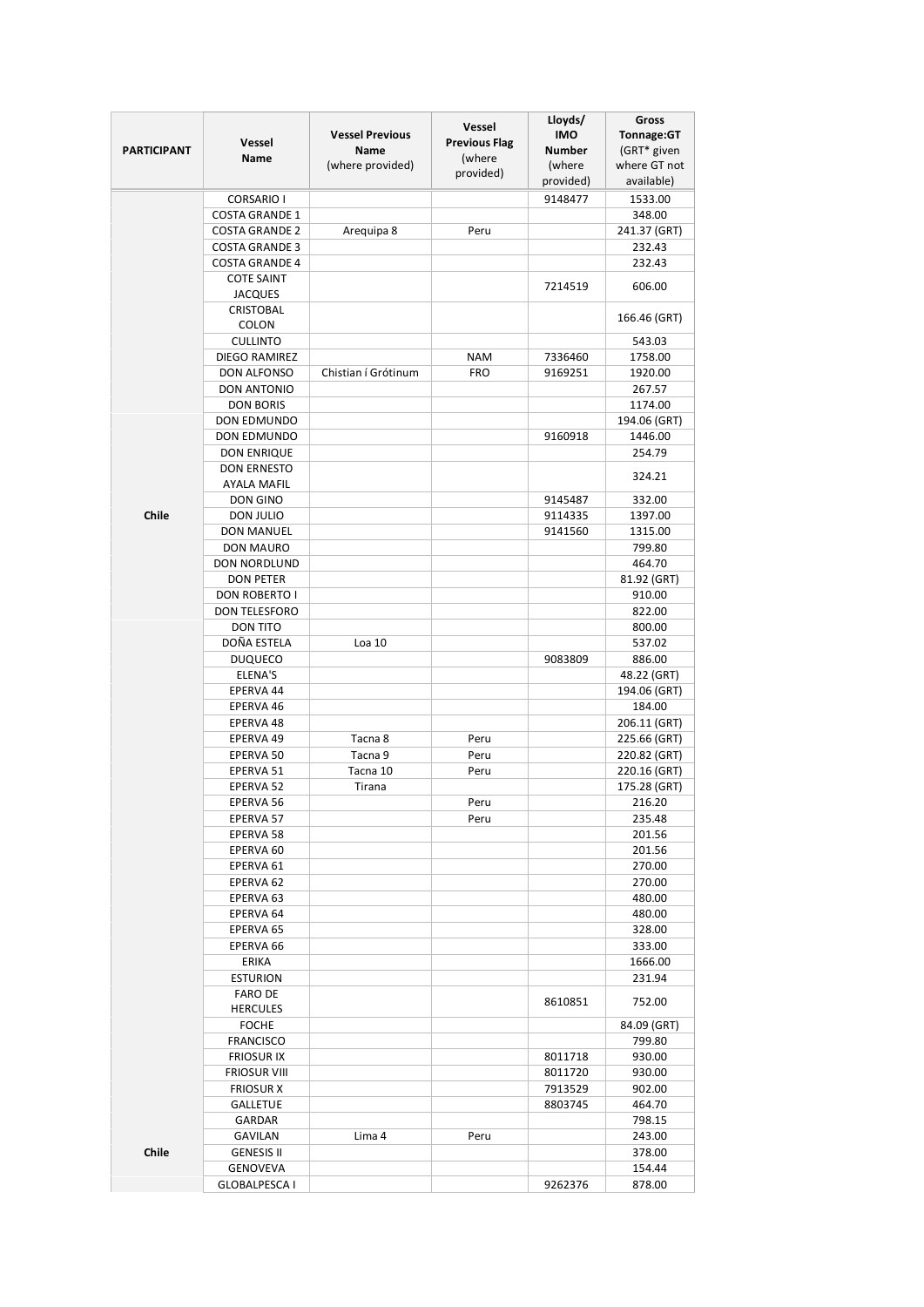|                    |                        |                        | Vessel               | Lloyds/       | Gross        |
|--------------------|------------------------|------------------------|----------------------|---------------|--------------|
|                    |                        | <b>Vessel Previous</b> |                      | <b>IMO</b>    | Tonnage:GT   |
| <b>PARTICIPANT</b> | <b>Vessel</b>          | <b>Name</b>            | <b>Previous Flag</b> | <b>Number</b> | (GRT* given  |
|                    | Name                   | (where provided)       | (where               | (where        | where GT not |
|                    |                        |                        | provided)            | provided)     | available)   |
|                    |                        |                        |                      |               |              |
|                    | <b>GLOBALPESCA II</b>  |                        |                      | 9262388       | 1197.00      |
|                    | <b>GLOBALPESCA III</b> |                        |                      | 9247900       | 1100.00      |
|                    | <b>GUALLATIRE</b>      |                        |                      |               | 480.00       |
|                    | <b>GUANAYE</b>         |                        |                      |               | 249.75       |
| Chile              | <b>GUANAYE 2</b>       |                        |                      |               | 626.00       |
|                    | <b>GUANAYE 3</b>       |                        |                      |               | 525.10       |
|                    | <b>GUANAYE 4</b>       |                        |                      |               | 563.18       |
|                    | <b>GUANAYE 5</b>       |                        |                      |               | 563.18       |
|                    | <b>HALCON</b>          | Cuzco VIII             | Peru                 |               | 243.00       |
|                    | <b>HUACHINANGO</b>     |                        |                      |               | 733.00       |
|                    |                        |                        |                      |               |              |
|                    | <b>HUAYQUIQUE</b>      |                        |                      |               | 193.06 (GRT) |
|                    | <b>HUELEN</b>          |                        |                      |               | 217.02       |
|                    | <b>HURACAN</b>         |                        |                      |               | 463.00       |
|                    | <b>ICALMA</b>          |                        |                      |               | 226.98       |
|                    | <b>INTREPIDO</b>       |                        |                      |               | 512.00       |
|                    | <b>ISLA EDEN</b>       | Antarctic II           | Argentina            |               | 1362.00      |
|                    | <b>ISLA ORCAS</b>      | Epesa 6                |                      |               | 84.09 (GRT)  |
|                    | <b>ISLA SANTA</b>      |                        |                      |               |              |
|                    | <b>CLARA</b>           |                        |                      | 7903914       | 915.00       |
|                    | <b>ISLA SOFIA</b>      |                        |                      | 7222918       | 653.47       |
|                    | <b>ISLUGA</b>          |                        |                      |               | 182.19       |
|                    |                        |                        |                      |               |              |
|                    | J.M. HAMWEE            |                        |                      |               | 192.42       |
|                    | <b>JAVIER</b>          |                        |                      |               | 799.80       |
|                    | <b>JUAN MANUEL</b>     |                        |                      |               | 243.00       |
|                    | <b>KINGS BAY</b>       |                        |                      |               | 1197.00      |
|                    | LA HUAICA              |                        |                      |               | 201.56       |
|                    | LEOPARDO               |                        |                      | 8609541       | 554.00       |
|                    | LIBAS                  |                        |                      |               | 759.00       |
|                    | <b>LICANTEN</b>        |                        |                      |               | 381.00       |
|                    | LIDER                  |                        |                      |               | 1098.00      |
| Chile              | LIGRUNN                |                        |                      |               | 769.00       |
|                    | LIVILCAR               | Epesa 1                |                      |               | 241.37 (GRT) |
|                    |                        | Piura 4                |                      |               |              |
|                    | LOA <sub>1</sub>       |                        | Peru                 |               | 241.31 (GRT) |
|                    | LOA <sub>2</sub>       | Piura 5                | Peru                 |               | 241.37 (GRT) |
|                    | LOA4                   | Piura 2                | Peru                 |               | 265.7 (GRT)  |
|                    | LOA <sub>5</sub>       | Piura 1                | Peru                 |               | 266.3 (GRT)  |
|                    | LOA <sub>7</sub>       |                        |                      |               | 235.48       |
|                    | LONCO                  |                        |                      |               | 1315.00      |
|                    | LONQUIMAY              |                        |                      |               | 81.92 (GRT)  |
|                    | MACK                   |                        |                      |               | 799.00       |
|                    | MALLECO                |                        |                      |               | 876.00       |
|                    | <b>MANUEL ROJAS</b>    | Cuzco 9                | Peru                 |               | 293.5 (GRT)  |
|                    | <b>MAR DEL NORTE</b>   |                        |                      |               | 175.22       |
|                    | MAR DEL PLATA          |                        |                      |               | 201.56       |
|                    | MAR DEL SUR            |                        |                      |               | 201.56       |
|                    | <b>MAR TIRRENO</b>     |                        |                      |               |              |
|                    |                        |                        |                      |               | 202.00       |
|                    | <b>MARIA IGNACIA</b>   |                        |                      |               | 464.70       |
|                    | Ш                      |                        |                      |               |              |
|                    | <b>MARIA JOSE</b>      |                        |                      | 9145499       | 1447.00      |
|                    | <b>MARLIN</b>          |                        |                      |               | 333.00       |
|                    | MARPRO I               |                        |                      |               | 812.00       |
|                    | <b>MATIAS</b>          |                        |                      |               | 799.80       |
|                    | <b>MAULLIN I</b>       | Dorothea Møgster       | Norway               |               | 547.75       |
|                    | <b>MERO</b>            |                        |                      |               | 500.15       |
|                    | MONTSERRAT             |                        |                      |               | 602.25       |
|                    | <b>OCEAN DAWN</b>      |                        |                      | 8901470       | 1900.00      |
|                    | OFICINA VIGO           |                        |                      |               | 247.00       |
|                    | <b>OGRI</b>            |                        |                      |               | 208.18       |
|                    | ORDINAT                |                        |                      |               | 832.06       |
|                    |                        |                        |                      |               |              |
|                    | PACHICA                | Lambayeque 5           | Peru                 |               | 220.52 (GRT) |
|                    | PANIAHUE               |                        |                      |               | 820.00       |
|                    | PANILONCO              |                        |                      |               | 883.00       |
|                    | PARINA I               |                        |                      |               | 324.21       |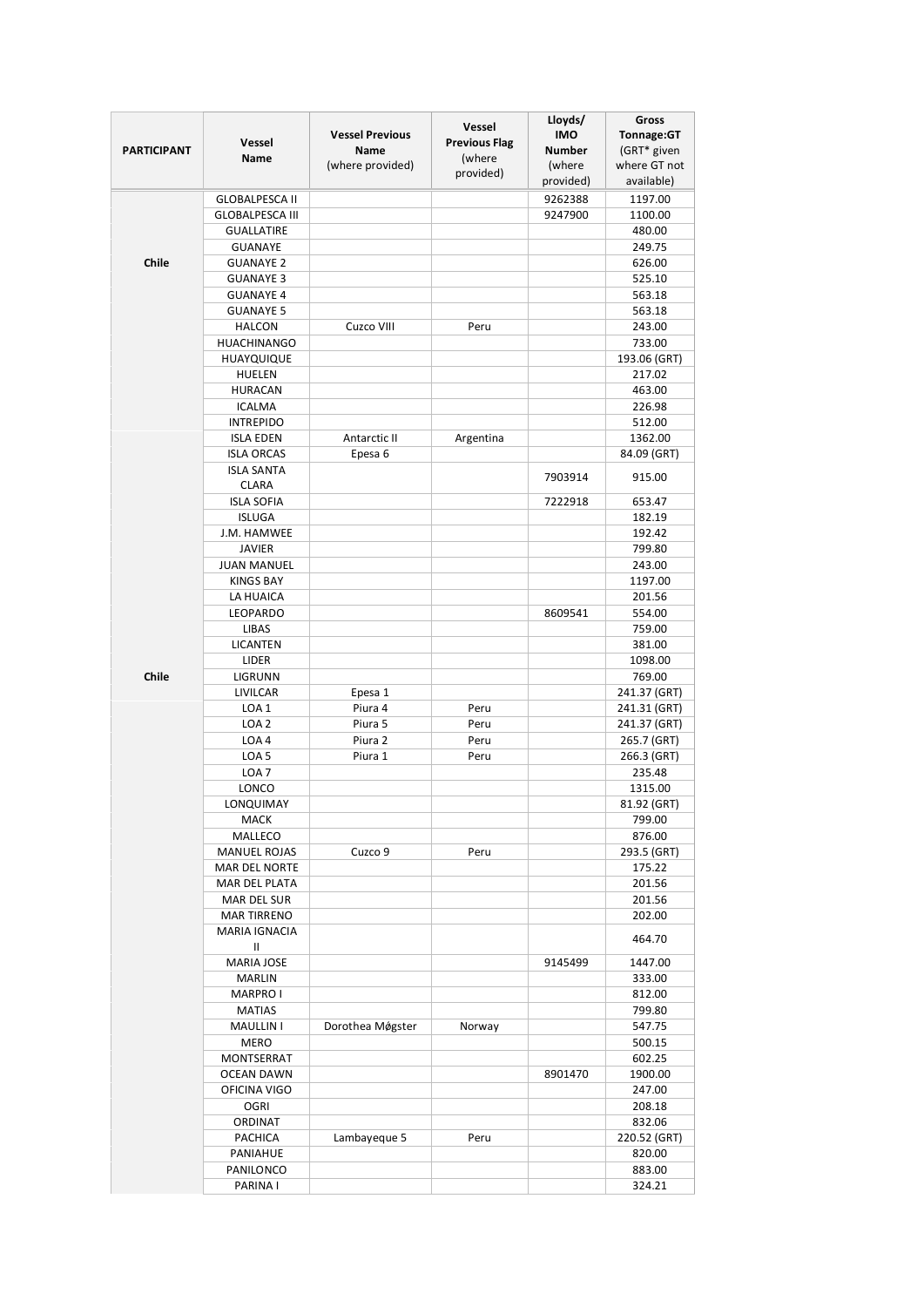|                    | Vessel                                  | <b>Vessel Previous</b>   | Vessel<br><b>Previous Flag</b> | Lloyds/<br><b>IMO</b>   | Gross<br>Tonnage:GT         |
|--------------------|-----------------------------------------|--------------------------|--------------------------------|-------------------------|-----------------------------|
| <b>PARTICIPANT</b> | <b>Name</b>                             | Name<br>(where provided) | (where                         | <b>Number</b><br>(where | (GRT* given<br>where GT not |
|                    |                                         |                          | provided)                      | provided)               | available)                  |
|                    | PARINACOTA                              |                          |                                |                         | 480.00                      |
| Chile              | <b>PATILLOS</b>                         | Tacna 4                  | Peru                           |                         | 219.88 (GRT)                |
|                    | PEHUENCO                                |                          |                                | 9124457                 | 1253.00                     |
|                    | PELAGOS II                              |                          |                                |                         | 1085.00                     |
|                    | PELICANO<br>PELIKAN                     | Bjorgvin                 | Norway                         | 9105671                 | 1475.00<br>613.70           |
|                    | PETROHUE I                              | Havskjer                 | Norway                         |                         | 551.12                      |
|                    | <b>PICA</b>                             | Vicki                    | Peru                           |                         | 98.94 (GRT)                 |
|                    | PILMAIQUEN I                            |                          |                                |                         | 464.70                      |
|                    | POLARIS II                              | Jon Baldvinsson          | Portugal                       |                         | 866.00                      |
|                    | <b>POLUX</b>                            | Porvenir                 |                                |                         | 71.39 (GRT)                 |
|                    | PORTUGAL II                             |                          |                                |                         | 149.33 (GRT)                |
|                    | <b>PUCARA</b>                           | Epsa 2                   |                                |                         | 273 (GRT)                   |
|                    | PUCHULDIZA                              |                          |                                |                         | 206.11 (GRT)                |
|                    | <b>PUERTO</b><br>BALLENA                |                          |                                | 8617495                 | 753.00                      |
|                    | <b>PUERTO</b>                           |                          |                                |                         |                             |
|                    | WILLIAMS                                | Isla camila              |                                | 7303140                 | 653.47                      |
|                    | QUERELEMA                               |                          |                                |                         | 1222.00                     |
|                    | QUILPOLEMU                              |                          |                                |                         | 883.00                      |
|                    | RAFAEL                                  |                          |                                |                         | 799.80                      |
|                    | RANQUILHUE                              |                          |                                |                         | 1356.00                     |
|                    | RAPANUI                                 |                          |                                |                         | 1189.00                     |
|                    | RAULI                                   | Cuzco 5                  | Peru                           |                         | 243.61 (GRT)                |
|                    | <b>RELAMPAGO</b><br><b>REMOY VIKING</b> |                          |                                |                         | 512.00<br>705.00            |
|                    | REÑACA                                  | Huanuco 7                | Peru                           |                         | 275.76                      |
|                    | <b>ROBLE</b>                            | Lima 3                   | Peru                           |                         | 248.00                      |
|                    | SAGASCA                                 |                          |                                |                         | 545.11                      |
|                    | <b>SAINT JOHN</b>                       |                          |                                |                         | 690.44                      |
|                    | SALMON                                  |                          |                                |                         | 500.10                      |
|                    | <b>SAN BOSCO</b>                        |                          |                                |                         | 525.10                      |
|                    | SAN JORGE I                             |                          |                                |                         | 235.48                      |
|                    | <b>SAN JOSE</b>                         |                          |                                |                         | 2005.00                     |
|                    | <b>SANTA IRENE</b>                      |                          |                                |                         | 505.00                      |
|                    | SANTA MARIA II                          |                          |                                |                         | 839.00                      |
| Chile              | <b>SEIKO</b><br>SQUA                    |                          |                                |                         | 468.05<br>232.67            |
|                    | <b>TACOMA</b>                           |                          |                                |                         | 84.09 (GRT)                 |
|                    | <b>TAMBO</b>                            | Epesa 3                  |                                |                         | 241.37 (GRT)                |
|                    | TAMI'S                                  |                          |                                |                         | 478.00                      |
|                    | TAMI'S II                               |                          |                                |                         | 772.00                      |
|                    | TERRANOVA                               |                          |                                |                         | 919.00                      |
|                    | TIL TIL                                 |                          |                                |                         | 182.19                      |
|                    | <b>TIO TOMAS</b>                        |                          |                                |                         | 40.70 (GRT)                 |
|                    | TOCONAO II                              |                          |                                |                         | 201.56                      |
|                    | <b>TOLTEN I</b>                         |                          |                                |                         | 796.00                      |
|                    | <b>TORNADO</b><br><b>TOYITA</b>         |                          |                                |                         | 574.00<br>1334.00           |
|                    | <b>TRICAHUE</b>                         |                          |                                |                         | 799.80                      |
|                    | <b>TRIDENTE</b>                         |                          |                                |                         | 777.00                      |
|                    | <b>TRUENO I</b>                         |                          |                                |                         | 463.00                      |
|                    | <b>UNIONSUR</b>                         |                          |                                | 8708957                 | 4991.00                     |
|                    | <b>UNZEN</b>                            |                          |                                | 8122684                 | 2985.48                     |
|                    | VAMA II                                 | De Zwee<br>Gebroeders    | Holland                        |                         | 144.36                      |
|                    | VENTISQUERO                             |                          |                                | 9143324                 | 1447.00                     |
|                    | <b>VERDI</b>                            |                          |                                |                         | 812.00                      |
|                    | VESTERVEG                               |                          |                                | 9163013                 | 1451.00                     |
|                    | <b>VICHUQUEN II</b>                     |                          |                                |                         | 1694.00                     |
|                    | <b>VIGRI</b><br>VULCANO                 |                          |                                |                         | 208.18<br>1166.00           |
|                    | YAGAN                                   |                          |                                |                         | 1450.00                     |
|                    |                                         |                          |                                |                         |                             |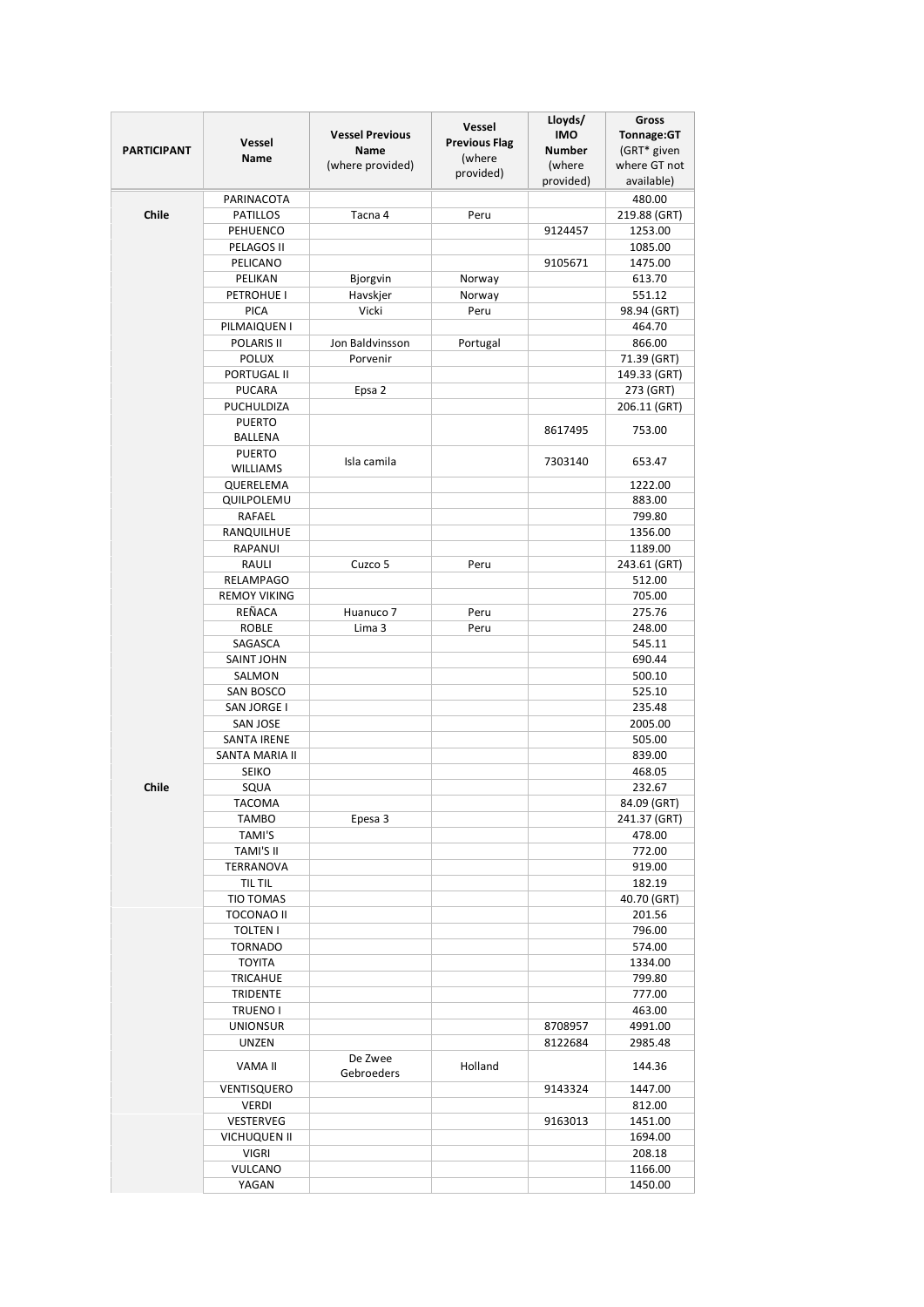| <b>PARTICIPANT</b>                            | Vessel<br>Name           | <b>Vessel Previous</b><br><b>Name</b><br>(where provided) | <b>Vessel</b><br><b>Previous Flag</b><br>(where<br>provided) | Lloyds/<br><b>IMO</b><br><b>Number</b><br>(where<br>provided) | Gross<br>Tonnage:GT<br>(GRT* given<br>where GT not<br>available) |
|-----------------------------------------------|--------------------------|-----------------------------------------------------------|--------------------------------------------------------------|---------------------------------------------------------------|------------------------------------------------------------------|
| Chile                                         | YELCHO I                 |                                                           |                                                              |                                                               | 1196.00                                                          |
|                                               | <b>Total No. Vessels</b> | 234                                                       |                                                              | Total<br><b>Tonnage</b>                                       | 136,670.99<br>$GT +$<br>7,150.79 GRT                             |
|                                               | AN XIN HAI               |                                                           |                                                              | 8724339                                                       | 6,394                                                            |
|                                               | <b>CHANG SHENG</b>       |                                                           |                                                              |                                                               | 3,080                                                            |
|                                               | KAI FU HAO               |                                                           |                                                              | 8907022                                                       | 7,671                                                            |
|                                               | <b>KAI LI</b>            |                                                           |                                                              | 8607244                                                       | 7,765                                                            |
|                                               | <b>KAI SHUN</b>          |                                                           |                                                              | 8607268                                                       | 7,765                                                            |
|                                               | <b>KAI XIN</b>           |                                                           |                                                              | 8836027                                                       | 4,407                                                            |
|                                               | <b>KAI YU</b>            |                                                           |                                                              | 8907072                                                       | 7,671                                                            |
| China                                         | LIAN XING HAI            |                                                           |                                                              | 7817452                                                       | 4,630                                                            |
|                                               | LONG FA                  |                                                           |                                                              |                                                               | 7,765                                                            |
|                                               | <b>LONG TENG</b>         |                                                           |                                                              |                                                               | 7,765                                                            |
|                                               | <b>XIN XING HAI</b>      |                                                           |                                                              |                                                               | 2,925                                                            |
|                                               | YAN YUAN 1               |                                                           |                                                              |                                                               | 3,597                                                            |
|                                               | YAN YUAN 2               |                                                           |                                                              |                                                               | 2,917                                                            |
|                                               | <b>Total No. Vessels</b> | 13                                                        |                                                              | <b>Total</b><br><b>Tonnage</b>                                | 74,352                                                           |
| Cuba                                          | Jose Marti               | Alpha                                                     | Belize                                                       | 8607141                                                       | 7,765                                                            |
| (authorisations                               | Simon Bolivar            | Angara                                                    | Belize                                                       | 8607127                                                       | 7,765                                                            |
| commence 20<br>March 2011)                    | <b>Total No. Vessels</b> | 2                                                         |                                                              | <b>Total</b><br><b>Tonnage</b>                                | 15,530                                                           |
|                                               | Alina                    |                                                           |                                                              |                                                               | 7,805                                                            |
|                                               | Annalies Ilena           |                                                           |                                                              | 9204556                                                       | 14,055                                                           |
|                                               | Apuokas                  |                                                           |                                                              |                                                               | 2,548                                                            |
|                                               | Aras-1                   |                                                           |                                                              |                                                               | 4,378                                                            |
|                                               | <b>Balandis</b>          |                                                           |                                                              |                                                               | 5,953                                                            |
|                                               | Dalmor II                |                                                           |                                                              |                                                               | 3,861                                                            |
|                                               | <b>Helen Mary</b>        |                                                           |                                                              | 9126364                                                       | 7,278                                                            |
|                                               | Irvinga                  |                                                           |                                                              |                                                               | 4,407                                                            |
| European<br>Union                             | Jan Maria                | Rojus, Jan Maria                                          |                                                              | 8707446                                                       | 7,646                                                            |
| (preliminary                                  | Koralas                  |                                                           |                                                              |                                                               | 3,879                                                            |
| list)                                         | Kovas                    |                                                           |                                                              |                                                               | 5,979                                                            |
|                                               | Maartje<br>Theadora      |                                                           |                                                              | 9182811                                                       | 9,082                                                            |
|                                               | Margiris                 |                                                           |                                                              |                                                               | 9,499                                                            |
|                                               | Sirius GDY 43            |                                                           |                                                              | 8907149                                                       | 7,805                                                            |
|                                               | Willem van der<br>Zwan   |                                                           |                                                              | 9187306                                                       | 9,494                                                            |
|                                               | <b>Total No. Vessels</b> | 15                                                        |                                                              | Total<br><b>Tonnage</b>                                       | 103,669                                                          |
|                                               | Athena                   |                                                           |                                                              | 8907096                                                       | 7,805                                                            |
| <b>Faroe Islands</b><br>(preliminary<br>list) | Poseidon                 |                                                           |                                                              | 8907101                                                       | 7,805                                                            |
|                                               | <b>Total No. Vessels</b> | $\mathbf{2}$                                              |                                                              | Total<br><b>Tonnage</b>                                       | 15,610                                                           |
| Korea                                         | Aroma Uli 9              |                                                           |                                                              |                                                               | 160                                                              |
|                                               | Bianca 1                 |                                                           |                                                              |                                                               | 126                                                              |
|                                               | Dongsan Ho               |                                                           |                                                              | 7410242                                                       | 4,462                                                            |
|                                               | Erima 1                  |                                                           |                                                              |                                                               | 140                                                              |
|                                               | Gavina<br>Gold Dragon    |                                                           |                                                              | 7832658                                                       | 349                                                              |
|                                               | No.303                   |                                                           |                                                              |                                                               | 160                                                              |
|                                               | Gom 379<br>Insung Ho     |                                                           |                                                              | 7380277<br>7042538                                            | 232<br>2,999                                                     |
|                                               | Joonsungho               |                                                           |                                                              | 7237250                                                       | 2,866                                                            |
|                                               |                          |                                                           |                                                              |                                                               |                                                                  |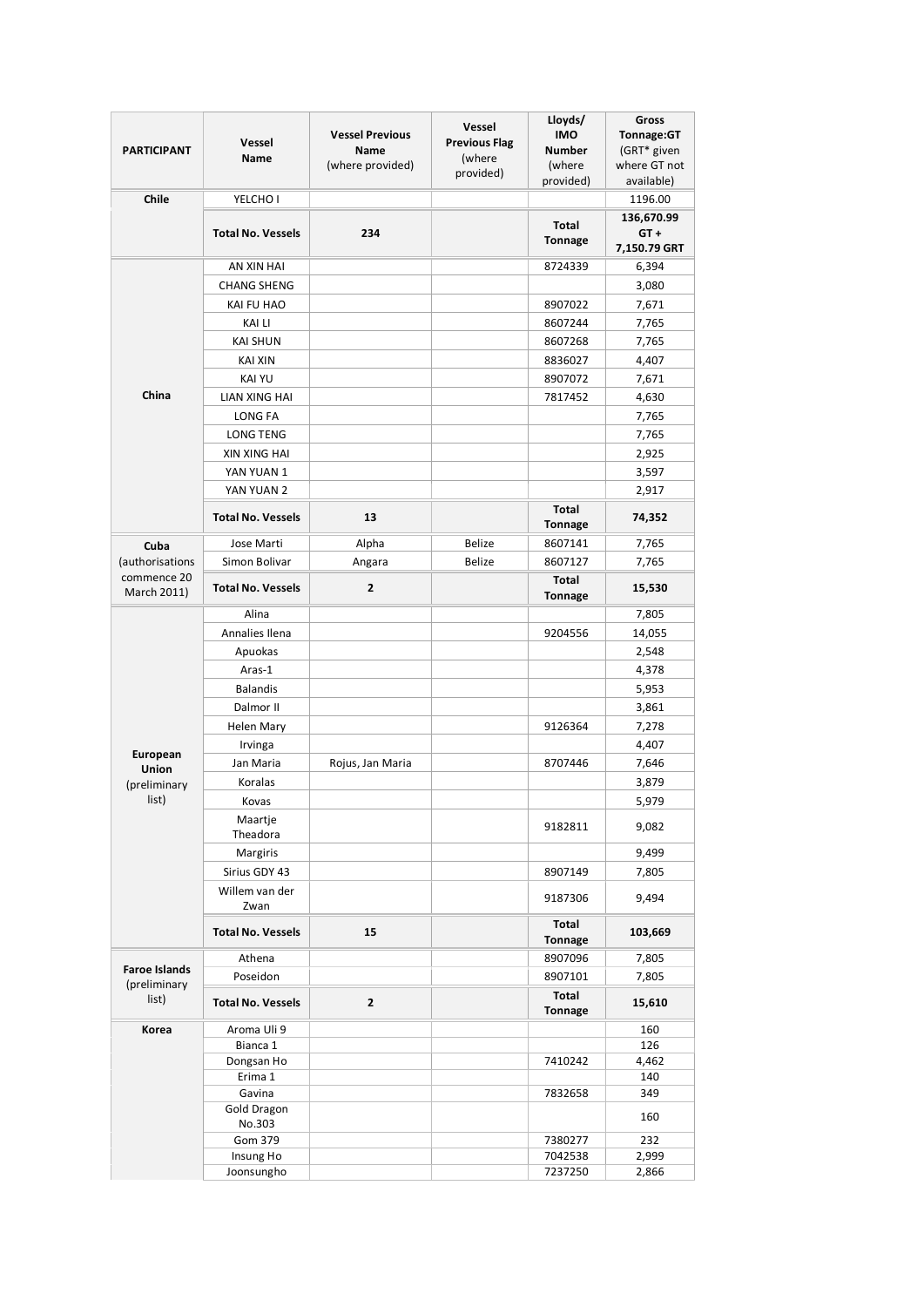|                    |                              |                                       | Vessel               | Lloyds/                     | Gross                     |
|--------------------|------------------------------|---------------------------------------|----------------------|-----------------------------|---------------------------|
| <b>PARTICIPANT</b> | Vessel                       | <b>Vessel Previous</b><br><b>Name</b> | <b>Previous Flag</b> | <b>IMO</b><br><b>Number</b> | Tonnage:GT<br>(GRT* given |
|                    | <b>Name</b>                  | (where provided)                      | (where               | (where                      | where GT not              |
|                    |                              |                                       | provided)            | provided)                   | available)                |
|                    | Kartika Dewi 1               |                                       |                      |                             | 156                       |
|                    | Kofiau 1                     |                                       |                      |                             | 152                       |
|                    | Kofiau 2                     |                                       |                      |                             | 152                       |
|                    | Kristalin No.21              |                                       |                      |                             | 161                       |
|                    | Kumchang No.38               |                                       |                      |                             | 330                       |
|                    | Kwangja Ho<br>Maestro        | Chiyo Maru No. 5                      | Japan                | 8505977<br>8607385          | 3,012<br>7,765            |
|                    | Nambukho                     |                                       |                      | 7377452                     | 5,549                     |
|                    | No.101 Dongwon               |                                       |                      | 6509931                     | 310                       |
|                    | No.201 Melilla               | Banshu Maru No.3                      | Japan                | 7338559                     | 1,599                     |
|                    | No.203 Melilla               | Anyo Maru No.7                        | Japan                | 8514930                     | 280                       |
| Korea              | No.3 Sun Min                 |                                       |                      | 7383671                     | 569                       |
|                    | No.519 Dong                  |                                       |                      | 7416480                     | 665                       |
|                    | won                          |                                       |                      |                             |                           |
|                    | No.530 Dong                  |                                       |                      | 8317239                     | 278                       |
|                    | won                          |                                       |                      |                             |                           |
|                    | No.700 Sur Este              |                                       |                      | 8217506                     | 271                       |
|                    | No.701 Dong<br>won           | Donfico No.701                        | Panama               | 7114513                     | 1,501                     |
|                    | No.707 Sur Este              |                                       |                      | 8312851                     | 276                       |
|                    | No.709 Sur Este              |                                       |                      | 8414465                     | 274                       |
|                    | No.75 Oyang                  |                                       |                      | 8801175                     | 1537                      |
|                    | No.77 Oyang                  |                                       |                      | 7416612                     | 899                       |
|                    | No.96 Oyang                  |                                       |                      | 8717154                     | 393                       |
|                    | Oriental Angel               |                                       |                      | 7112577                     | 5,210                     |
|                    | Oryong No.503                |                                       |                      | 6709517                     | 1554.7                    |
|                    | Pacinui                      |                                       |                      | 8319770                     | 265                       |
|                    | Pratidina 25                 |                                       |                      | 9009920                     | 302                       |
|                    | Rama 17                      |                                       |                      |                             | 139                       |
|                    | Rama 18                      |                                       |                      |                             | 139                       |
|                    | Rama 19                      |                                       |                      |                             | 170                       |
|                    | Rama 8<br>Retno 11           |                                       |                      | 8827806                     | 160<br>141                |
|                    | Taesung No.1                 |                                       |                      | 7355595                     | 169                       |
|                    |                              |                                       |                      | <b>Total</b>                |                           |
|                    | <b>Total No. Vessels</b>     | 40                                    |                      | <b>Tonnage</b>              | 45,872.58                 |
| Peru               | ADRIANA                      |                                       |                      |                             | 248                       |
|                    | ALESSANDRO                   |                                       |                      |                             | 433                       |
|                    | ANA LUCIA                    |                                       |                      |                             | 382                       |
|                    | ANDES <sub>52</sub>          |                                       |                      |                             | 539                       |
|                    | <b>ATLANTICO IV</b>          | SAMANCO IV                            | Peru                 |                             | 366                       |
|                    | <b>BAMAR I</b>               |                                       |                      |                             | 450                       |
|                    | <b>BAMAR II</b>              |                                       |                      |                             | 492                       |
|                    | <b>BAMAR IV</b>              |                                       |                      |                             | 500                       |
|                    | <b>BAMAR VIII</b><br>CABALLA |                                       | Cook Islands         |                             | 680<br>3,071              |
|                    | <b>CAPRICORNIO 3</b>         | <b>HANNOVER</b>                       |                      |                             | 112                       |
|                    | <b>CAPRICORNIO 5</b>         |                                       |                      |                             | 336                       |
|                    | <b>CAPRICORNIO 6</b>         |                                       |                      |                             | 197                       |
|                    | CARACOL                      |                                       |                      |                             | 242                       |
|                    | CARMENCITA                   |                                       |                      |                             | 432                       |
|                    | <b>CHAVELI II</b>            |                                       |                      |                             | 492                       |
|                    | CONSTANTE                    |                                       |                      |                             | 240                       |
|                    | CONSTANZA                    | SUPE <sub>I</sub>                     | Peru                 |                             | 464                       |
|                    | <b>CRETA</b>                 |                                       |                      |                             | 395                       |
|                    | DANIELA                      |                                       |                      |                             | 248                       |
|                    | DON ALFREDO                  |                                       |                      |                             | 551                       |
|                    | <b>DON ROBERTH</b>           |                                       |                      |                             | 112                       |
|                    | DOÑA RITA                    |                                       |                      |                             | 361<br>295                |
|                    | <b>ESTHER 7</b><br>FRANZISKA | <b>ESTHER 7</b>                       | Peru<br>Holland      | 8802997                     | 7,153                     |
|                    | ILA                          |                                       | Panama               | 6819104                     | 1,450                     |
|                    |                              |                                       |                      |                             |                           |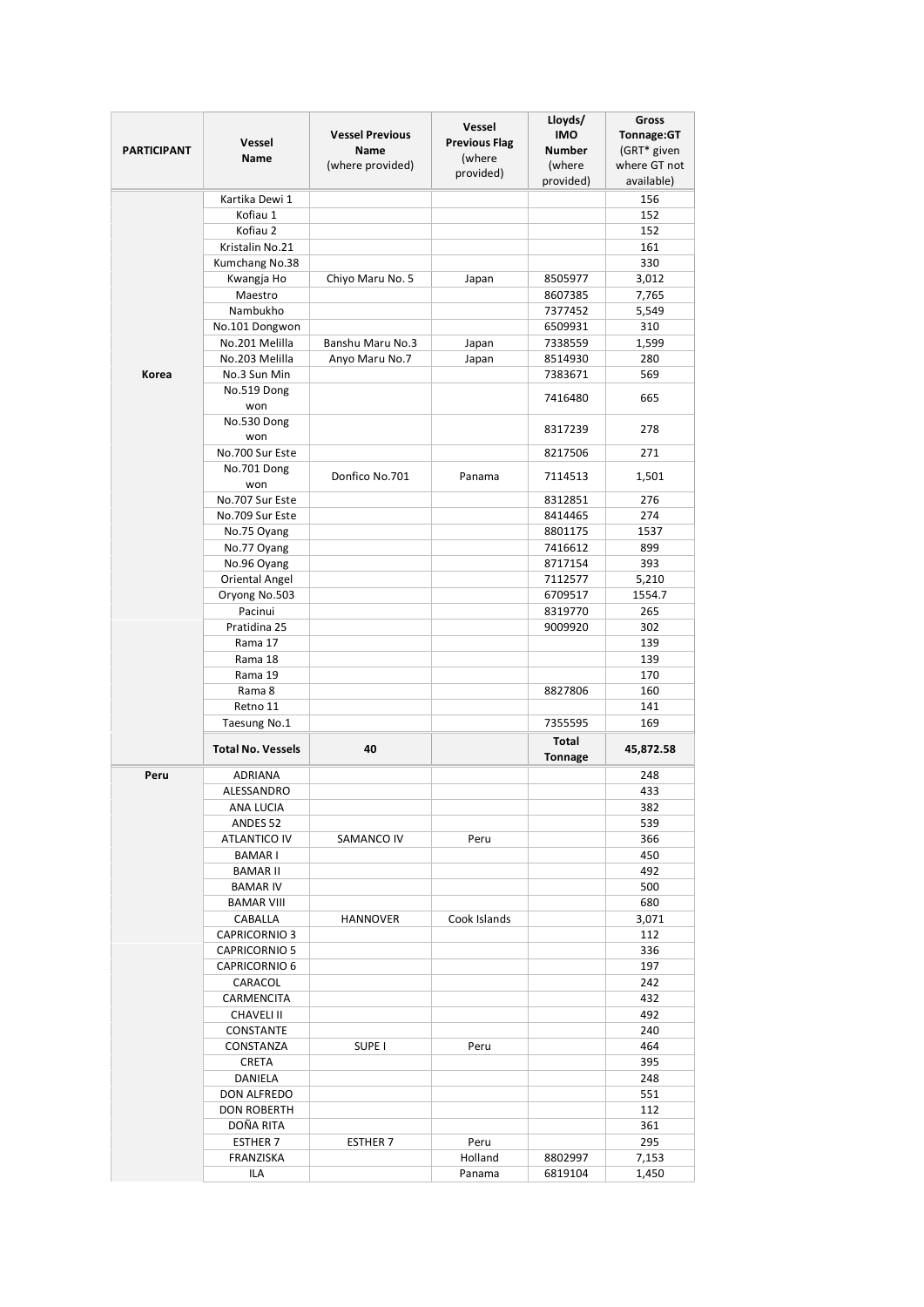| <b>PARTICIPANT</b> | Vessel                               | <b>Vessel Previous</b><br>Name | Vessel<br><b>Previous Flag</b> | Lloyds/<br><b>IMO</b><br><b>Number</b> | Gross<br>Tonnage:GT<br>(GRT* given |
|--------------------|--------------------------------------|--------------------------------|--------------------------------|----------------------------------------|------------------------------------|
|                    | Name                                 | (where provided)               | (where<br>provided)            | (where                                 | where GT not                       |
|                    | <b>ILENAI</b>                        |                                |                                | provided)                              | available)<br>435                  |
|                    | <b>ISABELITA</b>                     |                                |                                |                                        | 556                                |
|                    | <b>IVANA B</b>                       |                                |                                |                                        | 475                                |
|                    | <b>JACKELIN</b>                      |                                |                                |                                        | 346                                |
|                    | <b>JADRANKA B</b>                    |                                |                                |                                        | 490                                |
|                    | <b>JUANCHO</b>                       |                                |                                |                                        | 312                                |
|                    | <b>JUREL</b>                         | SUNNUBERG                      | Cook Islands                   |                                        | 1,288                              |
| Peru               | <b>KIANA</b>                         |                                |                                |                                        | 287                                |
|                    | <b>KIARA B</b>                       |                                |                                |                                        | 498                                |
|                    | MAGALLANES                           | ANCASH <sub>7</sub>            | Peru                           |                                        | 365                                |
|                    | MALENA                               |                                |                                |                                        | 705                                |
|                    | <b>MAR NEGRO</b><br><b>MARIANA B</b> | SK <sub>2</sub>                | Peru                           |                                        | 361<br>373                         |
|                    | <b>MARIA JOSE</b>                    |                                |                                |                                        | 329                                |
|                    | <b>MARIA PIA</b>                     |                                |                                |                                        | 705                                |
|                    | <b>MARINA</b>                        |                                |                                |                                        | 287                                |
|                    | <b>MARU</b>                          |                                |                                |                                        | 296                                |
|                    | <b>MATTY</b>                         |                                |                                |                                        | 365                                |
|                    | <b>MARYLIN II</b>                    |                                |                                |                                        | 466                                |
|                    | MICHELA                              |                                |                                |                                        | 248                                |
|                    | <b>NORMA</b>                         |                                |                                |                                        | 369                                |
|                    | <b>NUEVA OFELITA</b>                 |                                |                                |                                        | 312                                |
|                    | <b>NUEVA</b><br>RESBALOSA            |                                |                                |                                        | 312                                |
|                    | OLGA                                 |                                |                                |                                        | 372                                |
|                    | <b>PACIFIC</b><br>CHAMPION           | <b>VERONICA</b>                | Ireland                        | 9184627                                | 1,630                              |
|                    | <b>PACIFIC</b><br>CONQUEROR          | <b>NEPTUNE 1</b>               | Belize                         | 9179359                                | 707                                |
|                    | <b>PACIFIC HUNTER</b>                | <b>TRONDUR I GOTU</b>          | Belize                         | 8519667                                | 2,016                              |
|                    | <b>PACIFIC</b>                       | NAERABERG                      | Belize                         | 9167904                                | 2,205                              |
|                    | VOYAGER                              |                                |                                |                                        |                                    |
|                    | <b>PACIFICO</b>                      |                                |                                |                                        | 228                                |
|                    | <b>PATRICIA</b><br>PAULA             |                                |                                |                                        | 466<br>248                         |
|                    | PITI                                 |                                |                                |                                        | 287                                |
|                    | POLAR <sub>V</sub>                   |                                |                                |                                        | 460                                |
|                    | POLAR IV                             |                                |                                |                                        | 450                                |
|                    | POLAR VII                            | <b>RODDY</b>                   | Peru                           |                                        | 405                                |
| Peru               | RAFAELLA                             |                                |                                |                                        | 248                                |
|                    | RIBAR IX                             | STEFANO                        | Peru                           |                                        | 614                                |
|                    | RIBAR VI                             |                                |                                |                                        | 514                                |
|                    | RIBAR XVI                            | JADRA II                       | Peru                           |                                        | 466                                |
|                    | RIBAR XVIII                          | COPETSA 3                      | Peru                           |                                        | 458                                |
|                    | <b>RODAS</b>                         |                                |                                |                                        | 452                                |
|                    | ROSA II                              |                                |                                |                                        | 309                                |
|                    | SEBASTIAN                            |                                |                                |                                        | 450                                |
|                    | SECHURA                              |                                |                                |                                        | 240<br>287                         |
|                    | <b>SIMON</b><br>STEFANO              |                                |                                |                                        | 441                                |
|                    | TASA 41                              | DON ANGEL                      | Peru                           |                                        | 485                                |
|                    | <b>TASA 419</b>                      | DOÑA BEILA                     | Peru                           |                                        | 347                                |
|                    | TASA 42                              | <b>CARMEN LUISA</b>            | Peru                           |                                        | 447                                |
|                    | TASA 51                              | SIPESA 63                      | Peru                           |                                        | 550                                |
|                    | TASA 52                              | SIPESA 62                      | Peru                           |                                        | 557                                |
|                    | TASA 53                              | MARU II                        | Peru                           |                                        | 370                                |
|                    | TASA 54                              | JAVIER                         | Peru                           |                                        | 524                                |
|                    | TASA 55                              |                                |                                |                                        | 500                                |
|                    | TASA 56                              | SANTA ENMA                     | Peru                           |                                        | 407                                |
|                    | TASA 57                              | COPETSA 4                      | Peru                           |                                        | 416                                |
|                    | TASA 58                              | COPETSA 2                      | Peru                           |                                        | 490                                |
|                    | TASA 59<br>TASA 71                   | COPETSA 1<br>DON ABRAHAM       | Peru<br>Peru                   |                                        | 532<br>555                         |
|                    |                                      |                                |                                |                                        |                                    |